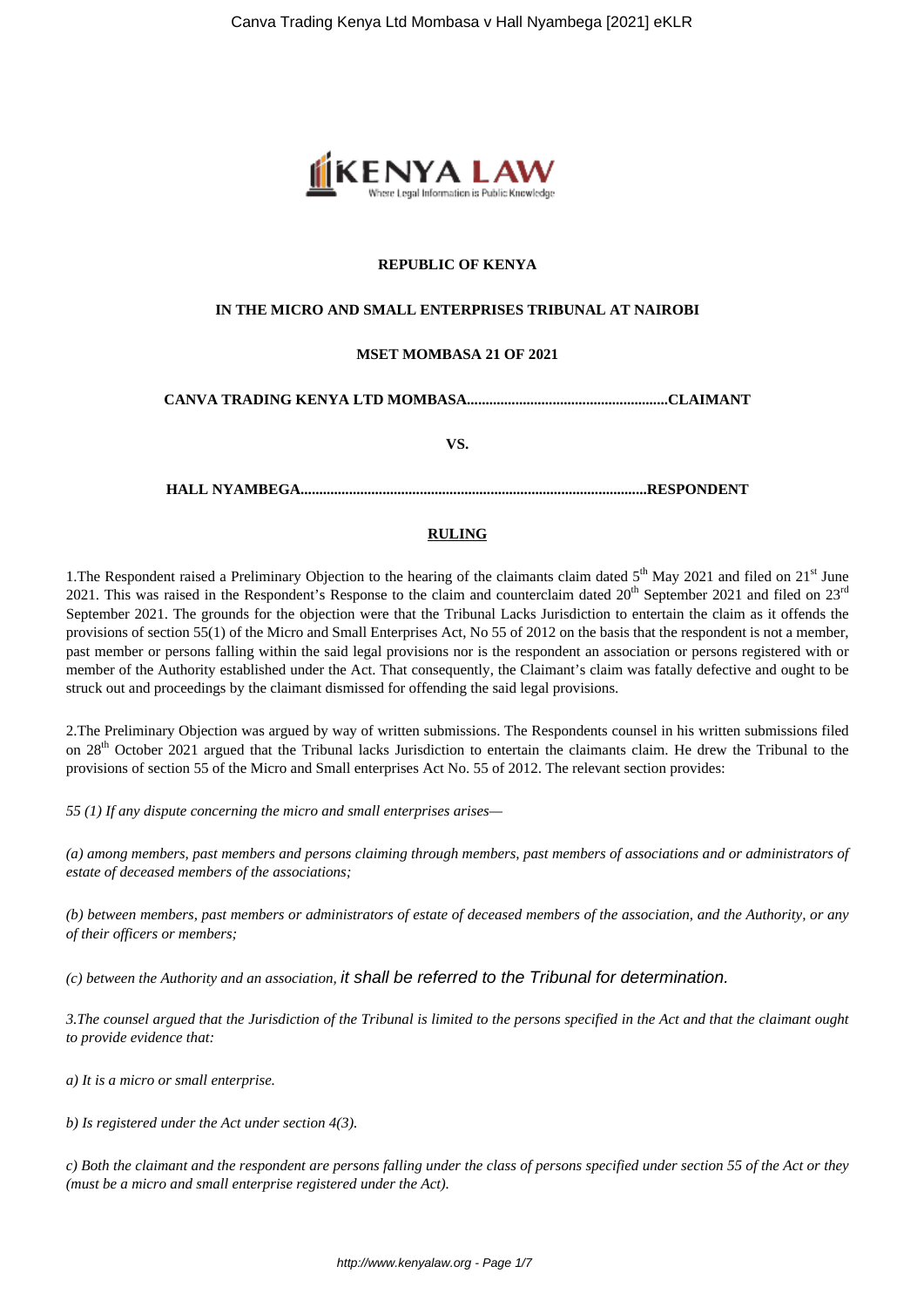4.He further argued that the claimant does not fall within the class of persons specified in the said provisions and that the "dispute" as claimed was not a dispute within the meaning of the legal provisions.

5.Finally, he argued that under section 55 (2) (g), the Tribunal may hear any other dispute acceptable by the Tribunal. That a reading of the provisions in the context of entire section 55 leads to the interpretation that any other dispute is a dispute confined or limited to disputes enumerated under section 55(2) (a) to (f) or similar disputes subject to the provisions of section 55(1) and (2) (section 2 on the definition of an association) of the Act.

6. The second limb of objection as submitted by the counsel for the Respondent was that that there was no authority exhibited before the Tribunal authorizing Ms Eunice Okal, the Managing Director of the Claimant to file and defend the proceedings on its behalf and that the suit commenced by Ms Okal was fatally defective and should be struck out. On this point however, the Tribunal notes that it was not raised in the respondent's response but at submission stage as though it was an afterthought.

7. The Claimants' counsel filed written submissions dated  $2<sup>nd</sup>$  November 2021 on  $11<sup>th</sup>$  November 2021. The counsel argued that the Respondent had failed to allude to the well laid down principles on Preliminary objections. He further argued that the membership of the Micro and Small enterprises Association could be ascertained through evidence and therefore such a matter could not be dispensed with on a preliminary basis.

8.The Tribunal has carefully considered the pleadings, evidence and submissions by the parties. Accordingly, the issues to be determined are:

*a)Whether the grounds set out in the notice of Preliminary Objection are points of law.*

*b)Whether the Preliminary Objection is merited.* 

*c)Whether this case offends section 55 of the Micro and Small enterprises Act No 55 of 2012.*

*d)Who should pay costs if any.*

### *Determination*

9. The 1<sup>st</sup> Ground in the notice of Preliminary Objection is with regards to the Jurisdiction of the Tribunal to hear and determine this matter.

10.This Tribunal is aware of the leading decision on Preliminary Objections where the Court of Appeal for East Africa, then the highest court for purposes of this jurisdiction and the others in East Africa in *Mukisa Biscuit Manufacturing Co. Ltd v. West End Distributors Ltd.* (1969) EA 696, where Law J.A. and Newbold P. (both with whom Duffus V-P agreed), respectively at 700 and 701, held as follows:

### *Law, JA.:*

*"So far as I am aware, a Preliminary Objection consists of a pure point of law which has been pleaded, or which arises by clear implication out of pleadings, and which if argued as a preliminary point may dispose of the suit. Examples are* an objection on the **jurisdiction of the court***, or a plea of limitation or a submission that the parties are bound by the contract giving rise to the suit to refer the dispute to arbitration."*

### *Newbold, P.:*

*"A Preliminary Objection is in the nature of what used to be a demurrer. It raises a pure point of law which is argued on the assumption that all the facts pleaded by the other side are correct. It cannot be raised if any fact has to be ascertained or if what is sought is the exercise of judicial discretion. The improper raising of points by way of Preliminary Objection does nothing but unnecessarily increases costs and, on occasion, confuse the issues. This improper practice should stop."*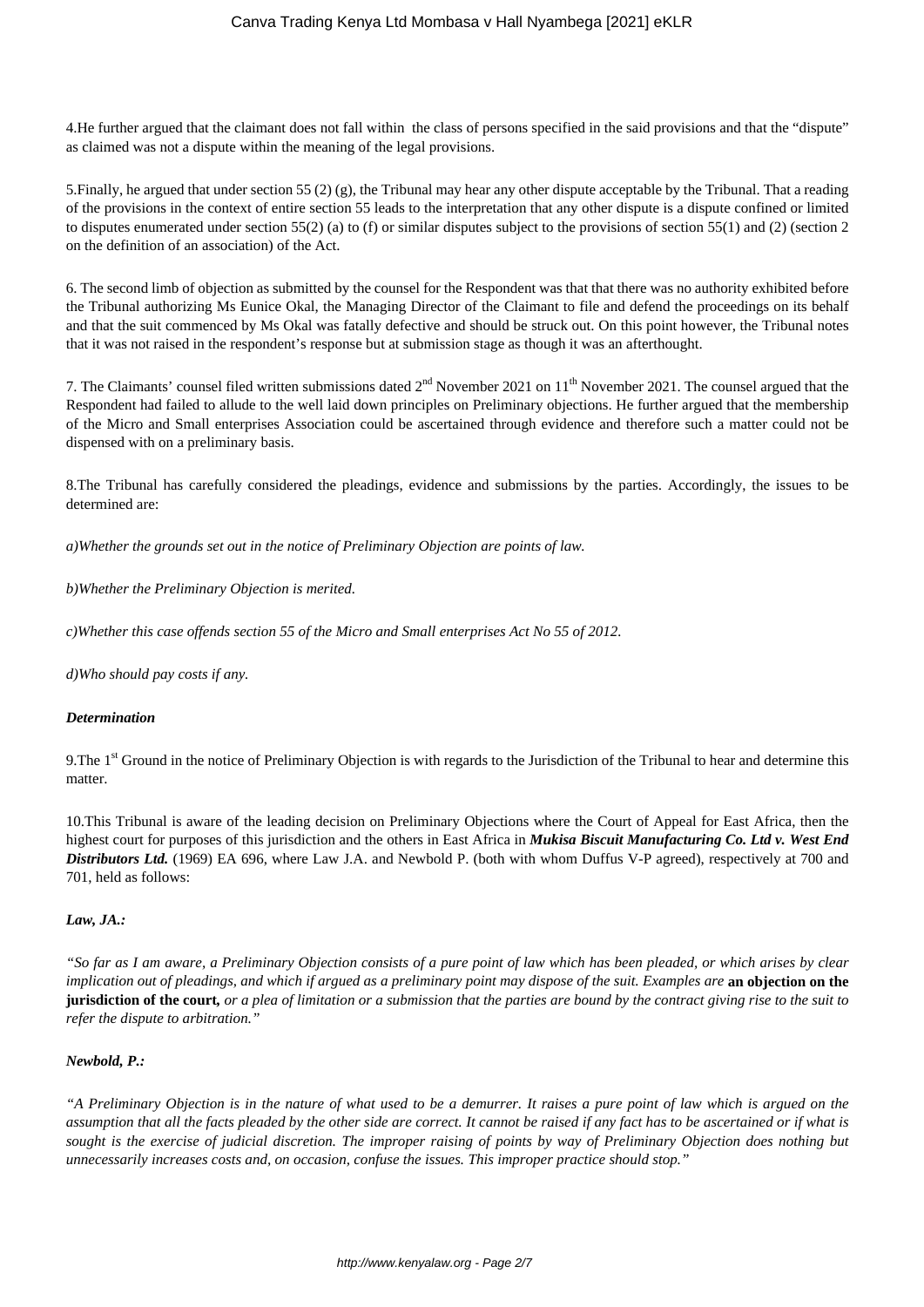11.The Supreme Court of Kenya, has confirmed, and extended, the nature and scope of Preliminary Objections and its decision thereon is binding on this Tribunal and all courts below it by virtue of Article 163 (7) of the Constitution of Kenya 2010.

12.In the case of *David Nyekorach Matsanga & Another v. Philip Waki & 3 Others* [2017] eKLR, the three judge bench of the High Court (Lenaola, J. (as he then was), Odunga and Onguto, JJ.) after considering various holdings of the Supreme Court of Kenya on question of Preliminary Objection held as follows:

*"We quickly turn to the question whether we have before us a Preliminary Objection proper. Traditionally, the case of Mukisa* **Biscuit Manufacturing Co Ltd v West End Distributors Ltd [1969] EA 696** has been the watershed as to what constitutes *Preliminary Objections. The Court of Appeal in Nitin Properties Ltd v Singh Kalsi & another [1995] eKLR also aptly captured the legal principle when it stated as follows:*

*"...A Preliminary Objection raises a pure point of law, which is argued on the assumption that all the facts pleaded by the other side are correct. It cannot be raised if any fact has to be ascertained or if what is sought is the exercise of judicial discretion..."*

13.*This statement of the law has been affirmed time and again by the courts: see for example, Hassan Ali Joho & another -v-Suleiman Said Shabal & 2 Others SCK Petition No. 10 of 2013 [2014] eKLR* **where** *the Supreme Court stated that:*

*"....a Preliminary Objection consists of a point of law which has been pleaded or which arises by clear implication out of pleadings and which if argued as a preliminary point may dispose of the suit".*

14.*The Supreme Court has further reconsidered the position of parties resorting to the use of Preliminary Objections and pronounced itself as follows in the case of Independent Electoral & Boundaries Commission –v- Jane Cheperenger & 2 Others [2015] eKLR.*

*"[21] The occasion to hear this matter accords us an opportunity to make certain observations regarding the recourse by litigants to Preliminary Objections. The true Preliminary Objection serves two purposes of merit: firstly, it serves as a shield for the originator of the objection—against profligate deployment of time and other resources. And secondly, it serves the public cause, of sparing scarce judicial time, so it may be committed only to deserving cases of dispute settlement. It is distinctly improper for a party to resort to the Preliminary Objection as a sword, for winning a case otherwise destined to be resolved judicially, and on the merits."*

15.Flowing from the above statement, The Supreme Court has thus laid it clear that the focus ought to be both the purpose as well as the nature of the Preliminary Objection. If it will serve the public purpose of sparing the sparse judicial time and also militate against wasteful deployment of time and other resources then the Tribunal ought to entertain the Preliminary Objection. With abundance of caution, there is also the rider that disputes are better off being resolved judicially, than summarily.

*1*6.The same emphasis has been made by the Supreme Court in subsequent cases. The strict approach in **Mukisa Biscuits**' case seems therefore to have been extended. In the case of **Kalpana Rawal & 2 OthersvJudicial Service Commission & 6 Others [2016] eKLR** the Supreme Court stated that the examples of jurisdiction and limitation given by law J.A in the **Mukisa Biscuits'**case were but only examples of two grounds worthy of preliminary hearing and that a checklist approach to the test as to whether a matter merited and fell under the Mukisa Biscuits case was not in consonant with the spirit and letter of the Constitution. The court then proceeded to state that where the Preliminary Objection raised a "fundam*ental issue" (per Mutunga CJ) then as a matter of good order it was appropriate to have the issue settled first even if there were apparent factual conflicts.*

17.In line with the provisions of Article 163(7) of the Constitution, the Tribunal is obliged to adopt this more liberal approach by the Supreme Court.

*18.Based on the principles set out above, the Tribunal finds that:*

i.On the Respondent's **Notice of Preliminary Objection** that the Tribunal has no jurisdiction and that the Cause is inherently bad in law, it is not in doubt that without jurisdiction a Tribunal has no option but to down its tools. A question of jurisdiction is based on a pure point of law and therefore the Tribunal finds and holds that the said objection meets the description of what amounts to a Preliminary Objection.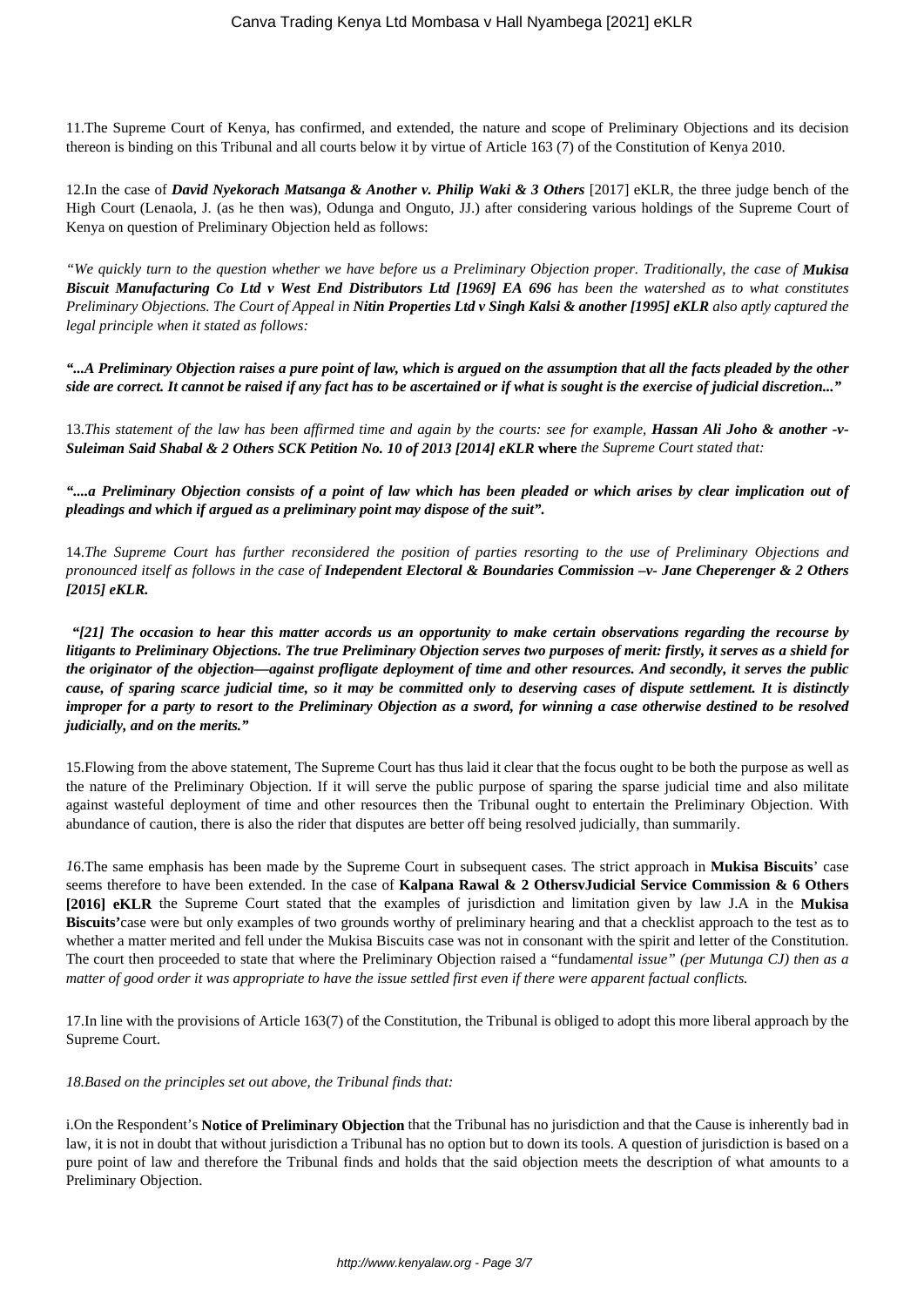*ii.The Respondent's questions regarding the claimants' lack of written authority is also a matter that may be resolved at a preliminary stage.* 

19.Having held and found that that the two issues raised by the Respondent's counsel to wit; on Jurisdiction and on the lack of written authority to commence proceedings herein fits the description of a Preliminary Objection and can be determined on a preliminary scale, the Tribunal will now embark on determining whether the Preliminary Objections are merited.

20.The question of whether the Claimant has no authority to file this suit goes to the jurisdiction of this Tribunal. Without such authority**,** a suit cannot stand and therefore the Tribunal finds and holds that the same is a properly raised Preliminary Objection. See the case of **Law Society of Kenya …Vs… Commissioner of Lands & Others, Nakuru High Court Civil Case No.464 of 2000,** where the Court held that;-

*"Locus Standi signifies a right to be heard, A person must have sufficiency of interest to sustain his standing to sue in Court of Law". Further in the case of Alfred Njau and Others ..Vs.. City Council of Nairobi ( 1982) KAR 229, the Court also held that;-*

*"the term Locus Standi means a right to appear in Court and conversely to say that a person has no Locus Standi means that he has no right to appear or be heard in such and such proceedings".*

21.It is evident that *locus standi* is the right to appear and be heard in a Tribunal or in other proceedings and literally, it means **'a place of standing**'. Therefore if a party is found to have no *such authority,* then it means he/she cannot be heard even on whether or not he has a case worth listening to. Further if this Tribunal was to find that the Claimant has no *such authority,* then the Claimant cannot be heard and that point alone may dispose of the suit. In the case of **Quick Enterprises Ltd …Vs... Kenya Railways Corporation, Kisumu High Court Civil Case No.22 of 1999,** the Court held that:-

*"When preliminary points are raised, they should be capable of disposing the matter preliminarily without the court having to resort to ascertaining the facts from elsewhere apart from looking at the pleadings alone."*

22.It is the Respondent's contention that the Claimant's Managing Director has no **locus standi** to file this claim. This contention is based on the fact that the claimant's Managing Director has **no written** authority and this has been raised at the submission stage. The Tribunal recognizes that while determining issues via Preliminary Objection, the Tribunal should not be required to probe evidence. Specific to this case, the Respondent having alleged that the Claimant lack authority to sustain this matter is an issue that requires further evidence and the same can be ascertained at the substantial disposition of this case.

23.Further, it is important to note that though over time, there has been a requirement for a written authority to be presented, the Courts have pointed out that the said written authority is not necessary as long as the deponent has stated that he has the said authority. See the case of **Bethany Vineyards Limited & Another v Equity Bank Limited & 2 Others [2020] eKLR** where the Court held that;

*"The decision has since been applied in Kenyan courts, for example, in Fubeco China Fushun v Naiposha Company Limited & 11 others [2014] eKLR.*

*It does become apparent that there is no requirement for a corporate entity to present a resolution of a company indicating that a company has authorized the filing of a suit or has authorized the swearing of an affidavit on its behalf nor, for that matter, confirming it has authorized an advocate to represent it. It suffices for the deponent to state that he has authority to do such act."*

*24.*While deriving comfort from the principles set out in the above cases, the Tribunal therefore finds and holds that the Preliminary objection based on the lack of written authority is not merited and the Tribunal dismisses the same*.*

25.On the question of Jurisdiction, the Tribunal is confronted with two divergent views. On the one hand, the Claimant asserts that the Tribunal has Jurisdiction to hear and determine this matter while on the other hand, the Respondent's counsel holds the view that the reading of the relevant statute restricts the sphere of operation of the Tribunal and that the Tribunal should keep off.

26.In his submissions, the Respondent's counsel argued that the Jurisdiction of the Tribunal is limited to the persons specified in the Act and that the claimant ought to provide evidence that: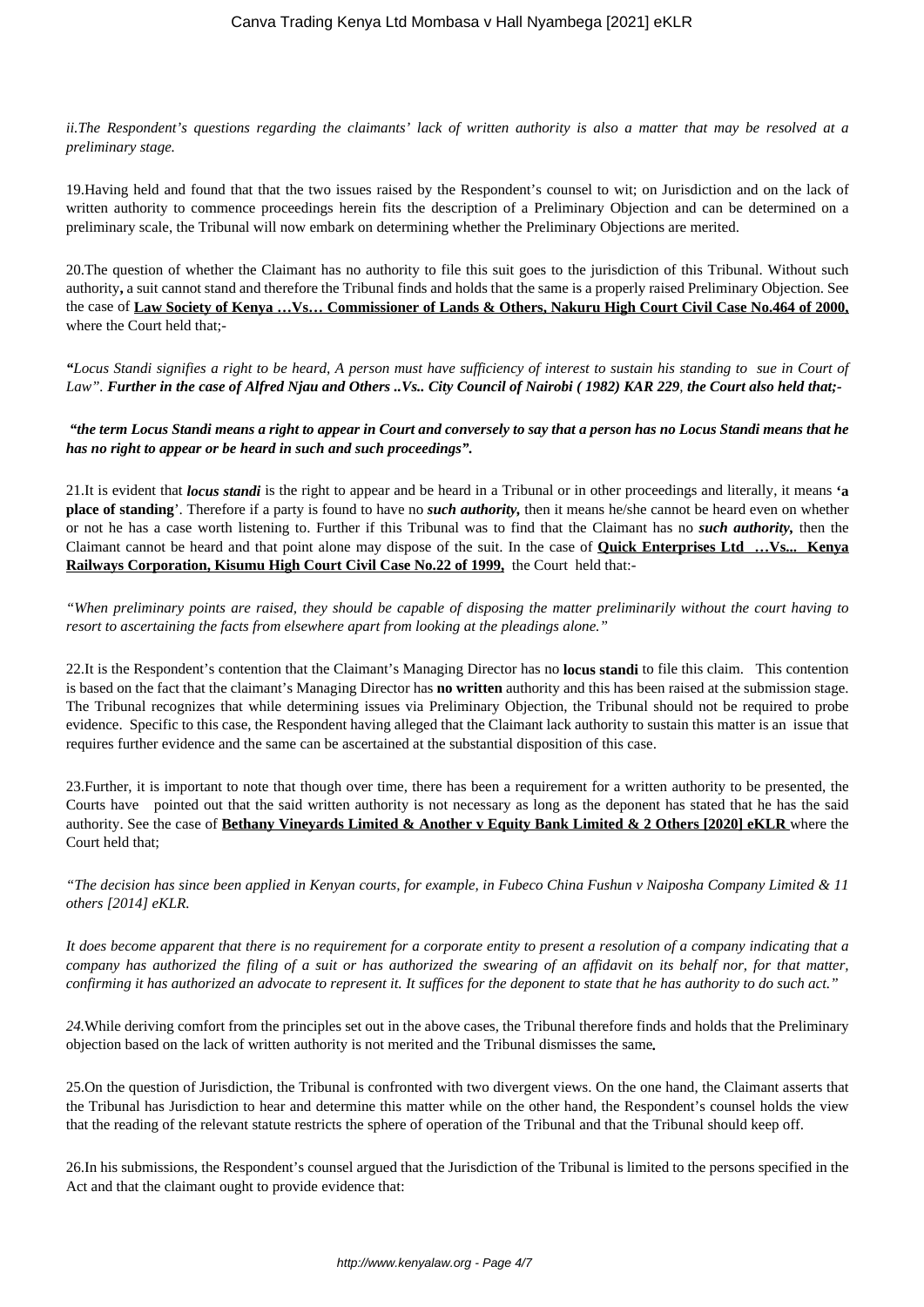*a) It is a micro or small enterprise.*

*b) Is registered under the Act under section 4(3).*

c) *Both the claimant and the respondent are persons falling under the class of persons specified under section 55 of the Act or they (must be a micro and small enterprise registered under the Act).*

27.Based on this acknowledgement, the Tribunal contends that the issues raised are weighty and may not be easily dispensed with at the preliminary stage.

28.The Tribunal in determining the question of Jurisdiction is guided by the purposive interpretation of the legislation so as to achieve the desired ends of justice without exposing the parties to any form of prejudice.

29.The Supreme Court in the case of **Gatirau Peter Munya vs. Dickson Mwenda Kithinji & 2 others, Supreme Court Petition** No. 26 of 2014 [2014] eKLR, opined that a purposive interpretation should be given to statutes so as to reveal the intention of the statute. The court observed as follows:

*"In Pepper vs. Hart [1992] 3 WLR, Lord Griffiths observed that the "purposive approach to legislative interpretation" has evolved to resolve ambiguities in meaning. In this regard, where the literal words used in a statute create an ambiguity, the Court is not to be held captive to such phraseology. Where the Court is not sure of what the legislature meant, it is free to look beyond the words themselves, and consider the historical context underpinning the legislation. The learned Judge thus pronounced himself:*

*"The object of the court in interpreting legislation is to give effect so far as the language permits to the intention of the legislature. If the language proves to be ambiguous I can see no sound reason not to consult Hansard to see if there is a clear statement of the meaning that the words were intended to carry. The days have long passed when courts adopted a strict constructionist view of interpretation which required them to adopt the literal meaning of the language. The courts now adopt a purposive approach which seeks to give effect to the true purpose of legislation and are prepared to look at much extraneous material that bears upon the background against which the legislation was enacted."*

30.While analyzing how to determine the intention of a statute, the Court of Appeal in **County Government of Nyeri & Anor. Vs. Cecilia Wangechi Ndungu [2015] eKLR** held that:

*"Interpretation of any document ultimately involves identifying the intention of Parliament, the drafter, or the parties. That intention must be determined by reference to the precise words used, their particular documentary and factual context, and, where identifiable, their aim and purpose. To that extent, almost every issue of interpretation is unique in terms of the nature of the various factors involved. However, that does not mean that the court has a completely free hand when it comes to interpreting documents; that would be inconsistent with the rule of law, and with the need for as much certainty and predictability as can be attained, bearing in mind that each case must be resolved by reference to its particular factors."*

31.The Tribunal notes that a contextual or purposive reading of a statute must of course remain faithful to the actual wording of the statute. A contextual interpretation of a statute, therefore, must be sufficiently clear to accord with the rule of law. In *Stopforth v Minister of Justice and Others; Veenendaal v Minister of Justice and Other. In the* Stopforth case, Olivier JA provided useful guidelines for the factors to be considered when conducting a purposive interpretation of a statutory provision:-

*"In giving effect to this approach, one should, at least, (i) look at the preamble of the Act or at the other express indications in the Act as to the object that has to be achieved; (ii) study the various sections wherein the purpose may be found; (iii) look at what led to the enactment (not to show the meaning, but also to show the mischief the enactment was intended to deal with); (iv) draw logical inferences from the context of the enactment."*

32.Our understanding of the nature of dispute herein is that it is a commercial dispute involving micro and small enterprises as envisaged under section 55 (2) of the Act. Section 55(1) (a) of the Act envisages disputes concerning micro and small enterprises among those micro and small enterprises and may involve persons claiming through those enterprises as members of the association, past members and administrators of the estate of the deceased members.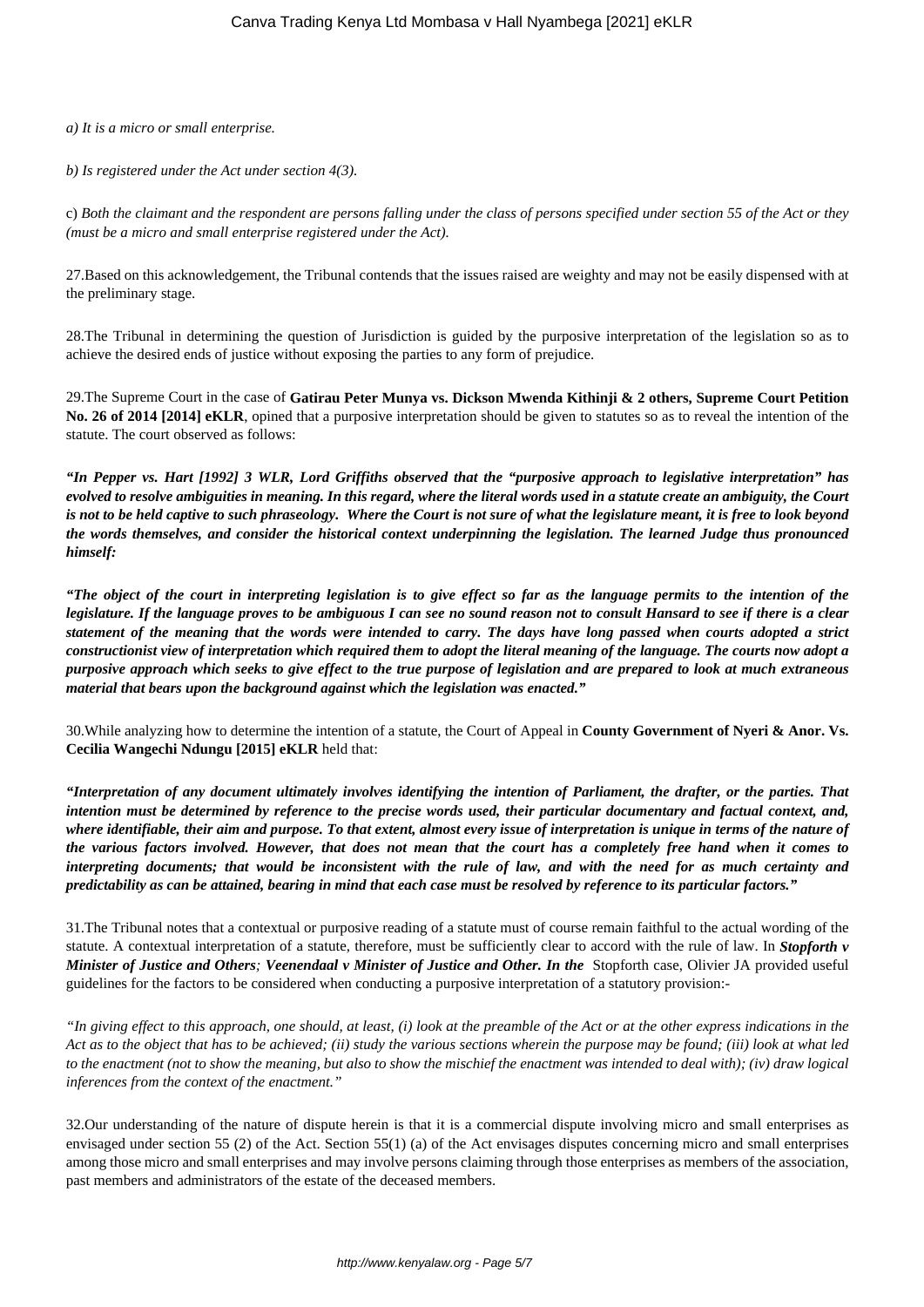33.Strict interpretation of section 55 (1) (a) would mean that the intervention by the Tribunal would only be confined to the registered members of the Association. Whereas that would be the ideal situation in the long run, the Tribunal is cognizant that the process of Registration of the Associations is an ongoing exercise. Indeed, the Transition mechanism under section 75 of the Act allows those Associations to operate subject to modifications as necessary to give effect to the Act. As such, the associations or umbrella organizations previously registered under any written law are deemed to have been registered under the Act.

34.This understanding is further reinforced by the general interpretation of the term "enterprise" under the Act to mean an undertaking or a business concern whether formal or informal engaged in the production of goods and services. On the other hand, a "micro enterprise" is interpreted to mean a firm, trade, service, industry or business activity. Our further reading of the objectives of the act is informative that the Act was intended to facilitate the formation and upgrading of informal micro and small enterprises. As stated, this process is ongoing. The Tribunal is aware that the office of the Registrar of the Micro and small enterprises under section 4 of the Act was operationalised in 2020. It is the said office that is responsible for the registration of micro and small enterprises in accordance with the provisions of the Act. The informality of the micro and small enterprises therefore should not deprive those entities of their rights to access the Tribunal under the Act.

## 35.**Furthermore, the Tribunal also underscores that section 55 (2) (g) clothes the Tribunal with limited discretionary powers to entertain** any other dispute acceptable by the Tribunal. **The Tribunal is of the considered view that the dispute herein is one of those that would merit considerations under this section.**

36.We do not therefore think that the intention of the legislation was to lock out those micro and small enterprises involved in commercial disputes as was the case herein from accessing the Tribunal for dispute resolution. We believe that the most suitable forum for efficient and expeditious resolution of disputes of this nature would be at the Tribunal level. This indeed would hasten the realization of Articles 48 and 159 of the Constitution on access to Justice. The alternative would be to allow the parties to pursue the dispute resolution process through the traditionally established court system.

*37.*Consequently, the Tribunal is unable to find at this stage that the case herein *offends section 55 of the Micro and Small enterprises Act No 55 of 2012.*

38.The Upshot of the foregoing analysis is that **Preliminary Objection** dated 20<sup>th</sup> September 2021 and filed on 23<sup>rd</sup> September 2021**,** is **not** merited and the same is dismissed. The cost of the Respondent's Preliminary Objection shall be in the Cause.

It is so ordered.

# **DATED, SIGNED AND DELIVERED VIRTUALLY AT NAIROBI THIS 25TH NOVEMBER 2021**

| Judgement delivered virtually in the presence of: |
|---------------------------------------------------|
| 1. Counsel Wamotsa for Respondent                 |
| 2. Ms Joy Kendi – Tribunal Administrator          |